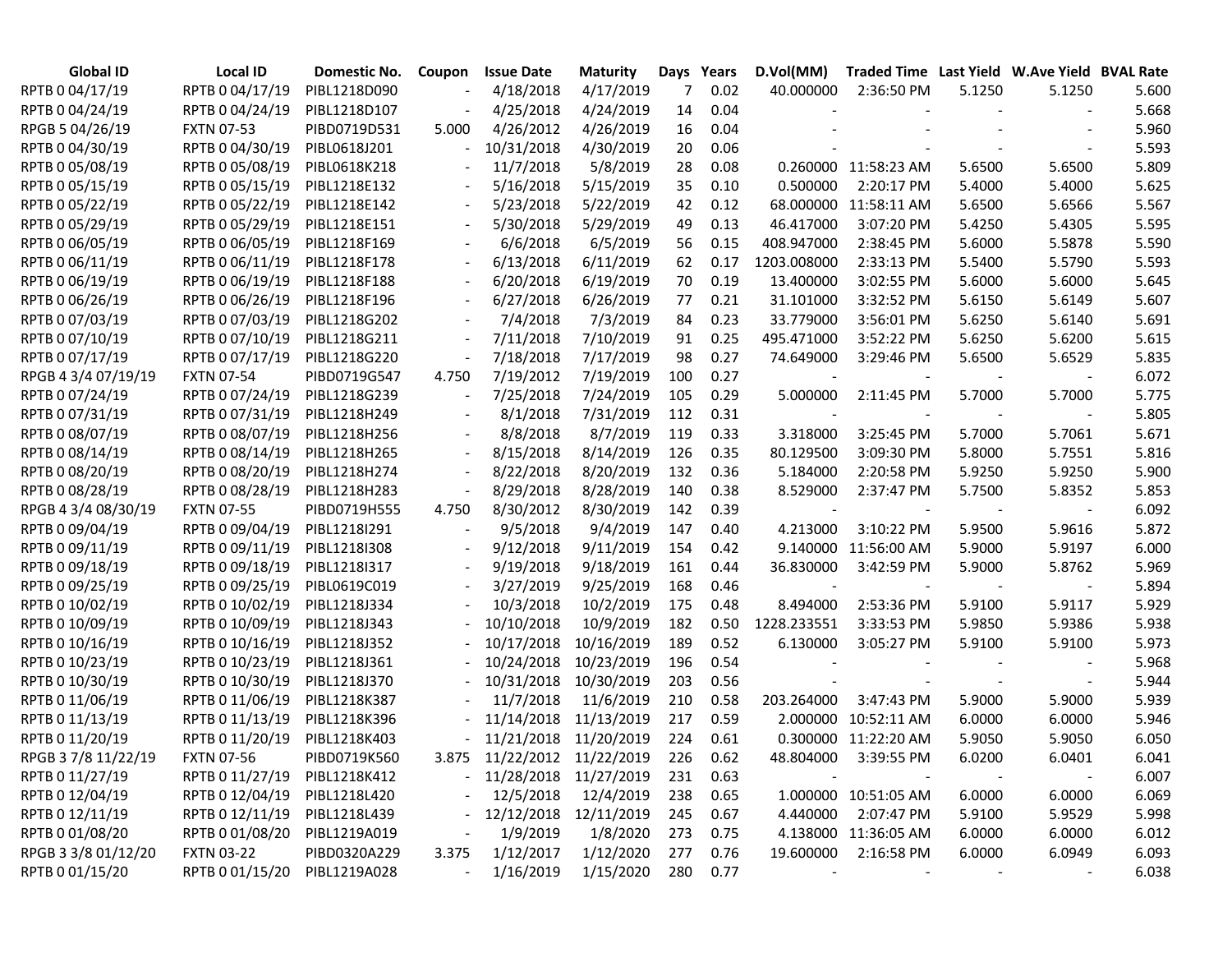| <b>Global ID</b>     | Local ID          | Domestic No. | Coupon                   | <b>Issue Date</b>                 | <b>Maturity</b> | Days | Years | D.Vol(MM)   | Traded Time Last Yield W.Ave Yield BVAL Rate |        |        |       |
|----------------------|-------------------|--------------|--------------------------|-----------------------------------|-----------------|------|-------|-------------|----------------------------------------------|--------|--------|-------|
| RPTB 0 01/22/20      | RPTB 0 01/22/20   | PIBL1219A037 |                          | 1/23/2019                         | 1/22/2020       | 287  | 0.79  | 0.420000    |                                              |        |        | 6.032 |
| RPTB 0 01/29/20      | RPTB 0 01/29/20   | PIBL1219A046 |                          | 1/30/2019                         | 1/29/2020       | 294  | 0.81  | 0.214000    | 3:57:11 PM                                   | 6.0250 | 6.0250 | 5.993 |
| RPTB 0 02/05/20      | RPTB 0 02/05/20   | PIBL1219B054 |                          | 2/6/2019                          | 2/5/2020        | 301  | 0.82  |             |                                              |        |        | 6.047 |
| RPTB 0 02/12/20      | RPTB 0 02/12/20   | PIBL1219B063 |                          | 2/13/2019                         | 2/12/2020       | 308  | 0.84  | 4.000000    | 2:27:58 PM                                   | 5.9500 | 5.9500 | 6.008 |
| RPGB 7 3/4 02/18/20  | <b>FXTN 10-50</b> | PIBD1020B508 | 7.750                    | 2/18/2010                         | 2/18/2020       | 314  | 0.86  | 3.500000    | 2:18:25 PM                                   | 6.0000 | 6.0857 | 5.934 |
| RPTB 0 02/19/20      | RPTB 0 02/19/20   | PIBL1219B072 |                          | 2/20/2019                         | 2/19/2020       | 315  | 0.86  |             |                                              |        |        | 6.072 |
| RPTB 0 03/11/20      | RPTB 0 03/11/20   | PIBL1219C106 |                          | 3/13/2019                         | 3/11/2020       | 336  | 0.92  | 17.000000   | 3:33:26 PM                                   | 5.9500 | 5.9500 | 6.105 |
| RPTB 0 03/18/20      | RPTB 0 03/18/20   | PIBL1219C115 |                          | 3/20/2019                         | 3/18/2020       | 343  | 0.94  | 5.220000    | 3:00:02 PM                                   | 6.0000 | 6.0000 | 6.041 |
| RPTB 0 03/25/20      | RPTB 0 03/25/20   | PIBL1219C124 | $\overline{\phantom{a}}$ | 3/27/2019                         | 3/25/2020       | 350  | 0.96  |             |                                              |        |        | 6.031 |
| RPTB 0 04/01/20      | RPTB 0 04/01/20   | PIBL1219D132 | $\overline{\phantom{a}}$ | 4/3/2019                          | 4/1/2020        | 357  | 0.98  | 9.832000    | 2:47:25 PM                                   | 5.9750 | 5.9528 | 6.050 |
| RPTB 0 04/08/20      | RPTB 0 04/08/20   | PIBL1219D141 | $\overline{\phantom{a}}$ | 4/10/2019                         | 4/8/2020        | 364  | 1.00  | 1563.753000 | 3:46:23 PM                                   | 6.0100 | 6.0220 | 6.075 |
| RPGB 4 1/4 04/11/20  | RTB 03-08         | PIID0320D087 | 4.250                    | 4/11/2017                         | 4/11/2020       | 367  | 1.01  | 17.285000   | 3:47:41 PM                                   | 5.9500 | 5.9732 | 5.918 |
| RPGB 7 1/4 08/19/20  | RTB 10-01         | PIID1020H015 | 7.250                    | 8/19/2010                         | 8/19/2020       | 497  | 1.36  |             |                                              |        |        | 5.991 |
| RPGB 3 3/8 08/20/20  | <b>FXTN 05-73</b> | PIBD0520H735 | 3.375                    | 8/20/2015                         | 8/20/2020       | 498  | 1.36  | 59.865600   | 3:20:47 PM                                   | 6.0000 | 6.0047 | 6.043 |
| RPGB 6 1/8 09/16/20  | <b>FXTN 10-51</b> | PIBD1020I510 | 6.125                    | 9/16/2010                         | 9/16/2020       | 525  | 1.44  |             |                                              |        |        | 6.058 |
| RPGB 5 7/8 12/16/20  | <b>FXTN 10-52</b> | PIBD1020L525 | 5.875                    | 12/16/2010                        | 12/16/2020      | 616  | 1.69  |             |                                              |        |        | 5.911 |
| RPGB 4 1/4 01/25/21  | <b>FXTN 03-23</b> | PIBD0321A236 | 4.250                    | 1/25/2018                         | 1/25/2021       | 656  | 1.80  | 1.000000    | 2:18:56 PM                                   | 6.0000 | 6.0000 | 5.985 |
| RPGB 7 3/8 03/03/21  | RTB 10-02         | PIID1021C027 | 7.375                    | 3/3/2011                          | 3/3/2021        | 693  | 1.90  | 61.783000   | 3:27:35 PM                                   | 6.0300 | 6.0316 | 6.021 |
| RPGB 3 1/2 03/20/21  | <b>FXTN 07-57</b> | PIBD0721C574 | 3.500                    | 3/20/2014                         | 3/20/2021       | 710  | 1.94  | 53.140000   | 2:56:16 PM                                   | 6.0500 | 6.0025 | 5.994 |
| RPGB 6 1/2 04/28/21  | <b>FXTN 10-53</b> | PIBD1021D531 | 6.500                    | 4/28/2011                         | 4/28/2021       | 749  | 2.05  | 13.640000   | 2:18:34 PM                                   | 5.9300 | 5.7566 | 6.037 |
| RPGB 4 7/8 06/13/21  | RTB 03-09         | PIID0321F092 | 4.875                    | 6/13/2018                         | 6/13/2021       | 795  | 2.18  | 54.000000   | 3:35:22 PM                                   | 5.9500 | 5.9405 | 5.854 |
| RPGB 5 3/4 10/20/21  | RTB 10-03         | PIID1021J039 | 5.750                    | 10/20/2011                        | 10/20/2021      | 924  | 2.53  |             |                                              |        |        | 6.066 |
| RPGB 5 3/4 11/24/21  | <b>FXTN 10-55</b> | PIBD1021K551 | 5.750                    | 11/24/2011                        | 11/24/2021      | 959  | 2.63  |             |                                              |        |        | 6.076 |
| RPGB 63/8 01/19/22   | <b>FXTN 10-54</b> | PIBD1022G545 | 6.375                    | 7/19/2011                         | 1/19/2022 1015  |      | 2.78  | 40.000000   | 3:25:56 PM                                   | 6.0000 | 6.0000 | 6.058 |
| RPGB 4 01/26/22      | <b>FXTN 05-74</b> | PIBD0522A747 | 4.000                    | 1/26/2017                         | 1/26/2022 1022  |      | 2.80  | 111.000000  | 3:52:43 PM                                   | 5.8250 | 5.8209 | 5.788 |
| RPGB 15 03/14/22     | <b>FXTN 20-02</b> | PIBD2022C021 | 15.000                   | 3/14/2002                         | 3/14/2022 1069  |      | 2.93  |             |                                              |        |        | 5.754 |
| RPGB 4 7/8 08/02/22  | <b>FXTN 10-56</b> | PIBD1022H562 | 4.875                    | 8/2/2012                          | 8/2/2022 1210   |      | 3.31  |             |                                              |        |        | 6.047 |
| RPGB 4 3/4 09/13/22  | <b>FXTN 10-57</b> | PIBD1022I570 | 4.750                    | 9/13/2012                         | 9/13/2022 1252  |      | 3.43  |             |                                              |        |        | 5.961 |
| RPGB 12 3/4 10/17/22 | <b>FXTN 20-03</b> | PIBD2022J033 | 12.750                   | 10/17/2002                        | 10/17/2022 1286 |      | 3.52  |             |                                              |        |        | 5.873 |
| RPGB 4 5/8 12/04/22  | RTB 05-11         | PIID0522L114 | 4.625                    | 12/4/2017                         | 12/4/2022 1334  |      | 3.65  | 4.825000    | 3:33:30 PM                                   | 5.7500 | 5.8105 | 5.767 |
| RPGB 4 12/06/22      | <b>FXTN 10-58</b> | PIBD1022L585 | 4.000                    | 12/6/2012                         | 12/6/2022 1336  |      | 3.66  |             | 4.170000 11:51:45 AM                         | 5.8750 | 5.8750 | 5.937 |
| RPGB 13 02/20/23     | <b>FXTN 20-04</b> | PIBD2023B048 | 13.000                   | 2/20/2003                         | 2/20/2023 1412  |      | 3.87  |             |                                              |        |        | 5.874 |
| RPGB 5 1/2 03/08/23  | <b>FXTN 05-75</b> | PIBD0523C752 | 5.500                    | 3/8/2018                          | 3/8/2023 1428   |      | 3.91  | 61.000000   | 3:34:59 PM                                   | 5.7700 | 5.7703 | 5.743 |
| RPGB 3 1/2 04/21/23  | <b>FXTN 07-58</b> | PIBD0723D588 | 3.500                    | 4/21/2016                         | 4/21/2023 1472  |      | 4.03  | 227.020000  | 3:26:07 PM                                   | 5.8500 | 5.7660 | 5.764 |
| RPGB 11 7/8 05/29/23 | <b>FXTN 20-05</b> | PIBD2023E054 | 11.875                   | 5/29/2003                         | 5/29/2023 1510  |      | 4.13  |             |                                              |        |        | 5.973 |
| RPGB 3 1/4 08/15/23  | RTB 10-04         | PIID1023H046 | 3.250                    | 8/15/2013                         | 8/15/2023 1588  |      | 4.35  | 14.600000   | 3:45:26 PM                                   | 5.8250 | 5.8479 | 6.146 |
| RPGB 11 3/8 10/23/23 | <b>FXTN 20-06</b> | PIBD2023J068 |                          | 11.375 10/23/2003 10/23/2023 1657 |                 |      | 4.54  |             |                                              |        |        | 5.826 |
| RPGB 6 1/4 03/12/24  | RTB 05-12         | PIID0524C129 | 6.250                    | 3/12/2019                         | 3/12/2024 1798  |      | 4.92  |             | 2715.520000 3:18:14 PM                       | 5.7825 | 5.7769 | 5.778 |
| RPGB 4 1/2 04/20/24  | <b>FXTN 07-59</b> | PIBD0724D595 | 4.500                    | 4/20/2017                         | 4/20/2024 1837  |      | 5.03  |             |                                              |        |        | 5.607 |
| RPGB 12 3/8 06/03/24 | <b>FXTN 20-07</b> | PIBD2024F075 | 12.375                   | 6/3/2004                          | 6/3/2024 1881   |      | 5.15  |             |                                              |        |        | 5.730 |
| RPGB 12 7/8 08/05/24 | <b>FXTN 20-08</b> | PIBD2024H086 | 12.875                   | 8/5/2004                          | 8/5/2024 1944   |      | 5.32  |             |                                              |        |        | 5.815 |
| RPGB 4 1/8 08/20/24  | <b>FXTN 10-59</b> | PIBD1024H595 | 4.125                    | 8/20/2014                         | 8/20/2024 1959  |      | 5.36  | 4.882499    | 3:21:34 PM                                   | 5.9500 | 5.9013 | 6.066 |
|                      |                   |              |                          |                                   |                 |      |       |             |                                              |        |        |       |